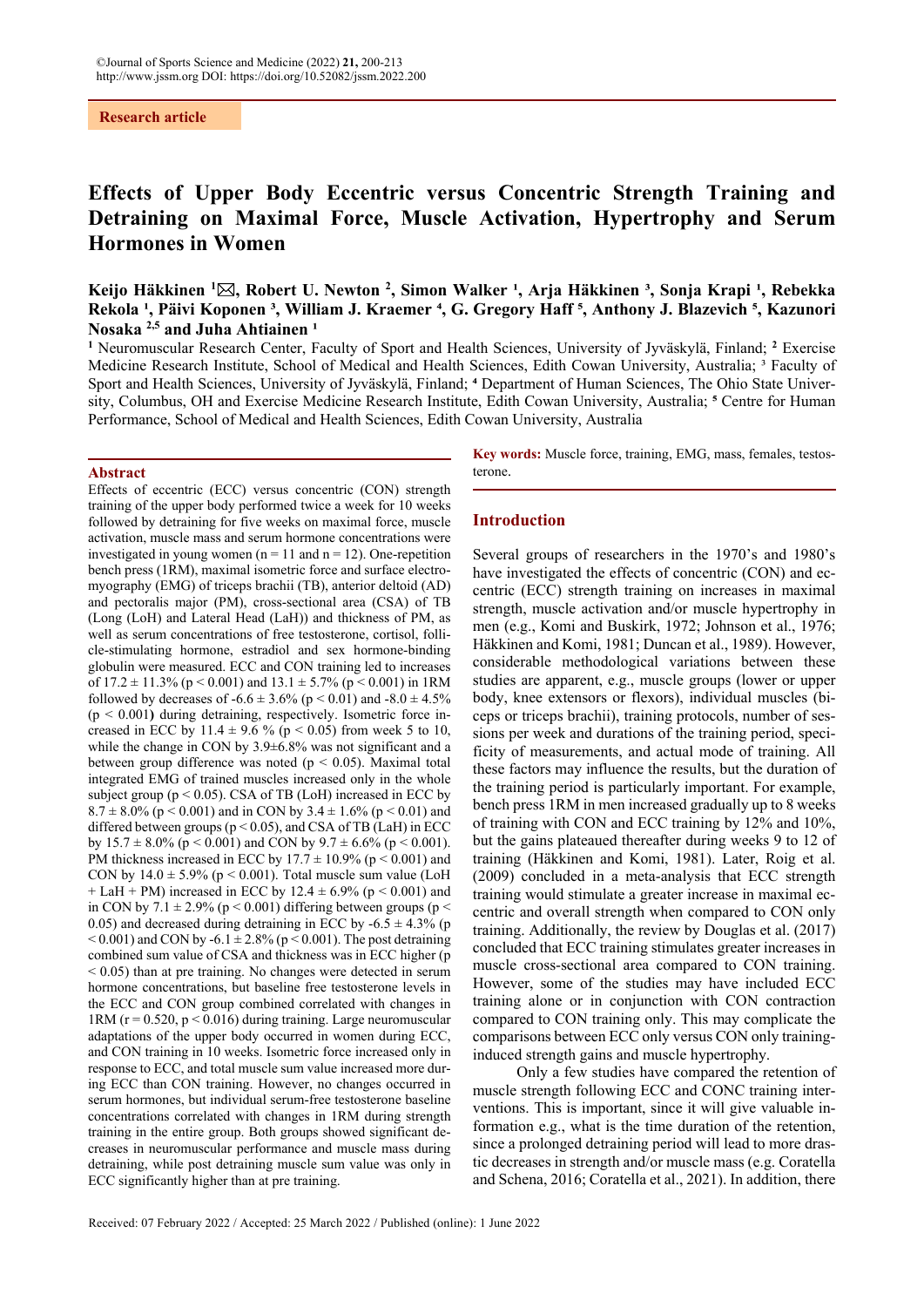may be some differences in the trainability of muscle strength and mass, time duration of retention between the upper and lower body muscles as well as possible differences between men and women. Coratella and Schena, (2016) compared three groups of men who performed volume-matched ECC only, CON only, or traditional (including both phases) bench press training for 6 weeks. They reported that all groups produced similar increases in 1RM strength. However, the interesting finding was that after 6 weeks of detraining, the only group that retained the baseline bench press strength was the ECC intervention. In a recent study, Coratella et al. (2021) compared the effects of 8 weeks of knee extensor CON, ECC and CON-ECC resistance training on strength and mass and the effects of 8 weeks of detraining in women. Concentric and isometric torque increased similarly in all groups, whereas eccentric torque increased more in ECC than in CON. After detraining, isometric torque and thigh lean mass were retained to a greater extent in ECC indicating that an eccentric phase in resistance training may be essential to preserve adaptations during periods of detraining. While the current literature provides evidence about the impact of training using various isolated muscle actions on the adaptations of the lower body, much less research has been completed to examine resistance training adaptations over a somewhat longer period as well as the retention in the upper body, especially in women.

Initial increases in maximal force in previously untrained participants may be accounted for largely by the increased voluntary neural activation at various levels of the neuromuscular system as indicated indirectly by increases in maximal electromyographic activity of trained muscles in both men and women (Moritani and deVries, 1979; Häkkinen and Komi, 1983; Häkkinen et al., 1992). When strength training continues for longer periods, further increases in strength are contributed to a large extent by muscular hypertrophy (e.g., Häkkinen, 1994). Prolonged strength training may not have large chronic effects on serum resting concentrations of endogenous anabolic and catabolic hormones that would be out of normal physiological range in adult men or women (Häkkinen et al., 1985; 1992; Kraemer et al., 1998; Ahtiainen et al., 2003; Kraemer and Ratamess, 2005). However, women have typically large interindividual differences in their serum resting testosterone concentrations (Häkkinen et al., 1992). Whether differences in serum testosterone levels amongst women would be associated with inter-individual differences in their adaptive trainability during maximal ECC or CON strength training of the upper body has not been investigated in women.

There is a paucity of research about the effects of eccentric only versus concentric only strength training of the upper extremities in women. The specific purpose of the present study was to investigate the effects of upper body ECC and CON strength training during a 10-week training and the following 5-week detraining period on maximal isometric force, muscle activation of trained muscles, bench press 1RM and power, muscle cross-sectional area and serum resting hormone concentrations in women.

#### **Methods**

#### **Participants**

Healthy, non-smoking, physically active 18-35 years old women with some experience in strength training, especially the bench press exercise (0.5 - 1.5 years and 1-2 times a week) for only their own recreational (but not for competitive or athletic purposes) physical fitness purposes (Table 1) were recruited from the Jyväskylä region of Finland by advertisements in newspapers and through social media. Exclusion criteria included any chronic diseases, musculoskeletal or cardiac problems, or medications that would preclude a participant's ability to perform resistance training and testing. In conjunction with the recruitment process, participants completed a Finnish language Physical Activity Readiness Questionnaire (PAR-Q) in addition to questions regarding their physical activity background. Before participating in this study, a resting ECG and health questionnaire from each participant was screened by a medical doctor. Participants were given verbal and written information about the measurement procedures, study design, training protocols, benefits and risks of participation, and invited to sign an informed consent document prior to participation in the study. The University Ethics Committee granted ethical approval.

**Table 1. Characteristics of women participants at the beginning of the training period. Data are Means ± SD.** 

|                        | All $(n=23)$    | $\text{ECC}$ (n=11) | $CON(n=12)$     |
|------------------------|-----------------|---------------------|-----------------|
| Age (yrs)              | $27.2 \pm 4.5$  | $25.2 \pm 4.6$      | $29.0 \pm 3.6$  |
| Height(m)              | $1.67 \pm 0.06$ | $1.67 \pm 0.04$     | $1.67 \pm 0.08$ |
| Body mass (kg)         | $66.8 \pm 8.0$  | $68.6 \pm 8.0$      | $65.2 \pm 7.9$  |
| <b>BMI</b> ( $kg/m2$ ) | $24.0 \pm 3.0$  | $24.7 \pm 3.5$      | $23.4 \pm 2.4$  |
|                        |                 |                     |                 |

All= all training subjects, ECC= eccentric training group, CON= concentric training group.

# **Familiarization**

Each participant was thoroughly familiarized with all experimental testing protocols and individual settings were recorded for each device to be used in the study. In addition, a preliminary 1RM bench press test was performed to reduce measurement variability during the control period (Figure 1).

#### **Study design**

Participants acted as their own controls over a one-week period including the measurements before (week -1) and after the control period (week 0) where no strength training was performed. The strength training intervention lasted 10 weeks, including measurements at mid- (week 5) and posttraining at week 10. This was followed by a 5-week detraining period with all measurements repeated at week 15 (Figure 1). Participants were randomly (pair-matched) divided into two training groups (CON and ECC) based on their maximal isometric force and 1RM results in the bench press recorded at the week -1 measurement.

Twenty-four women were selected for the investigation and one woman dropped out (personal reasons) during the study period. Twenty-three women successfully completed the study: 12 women in the ECC training group and 11 women in the CON training group. In all, ten women reported using hormonal contraceptives (four of them in the CON group and six in the ECC group).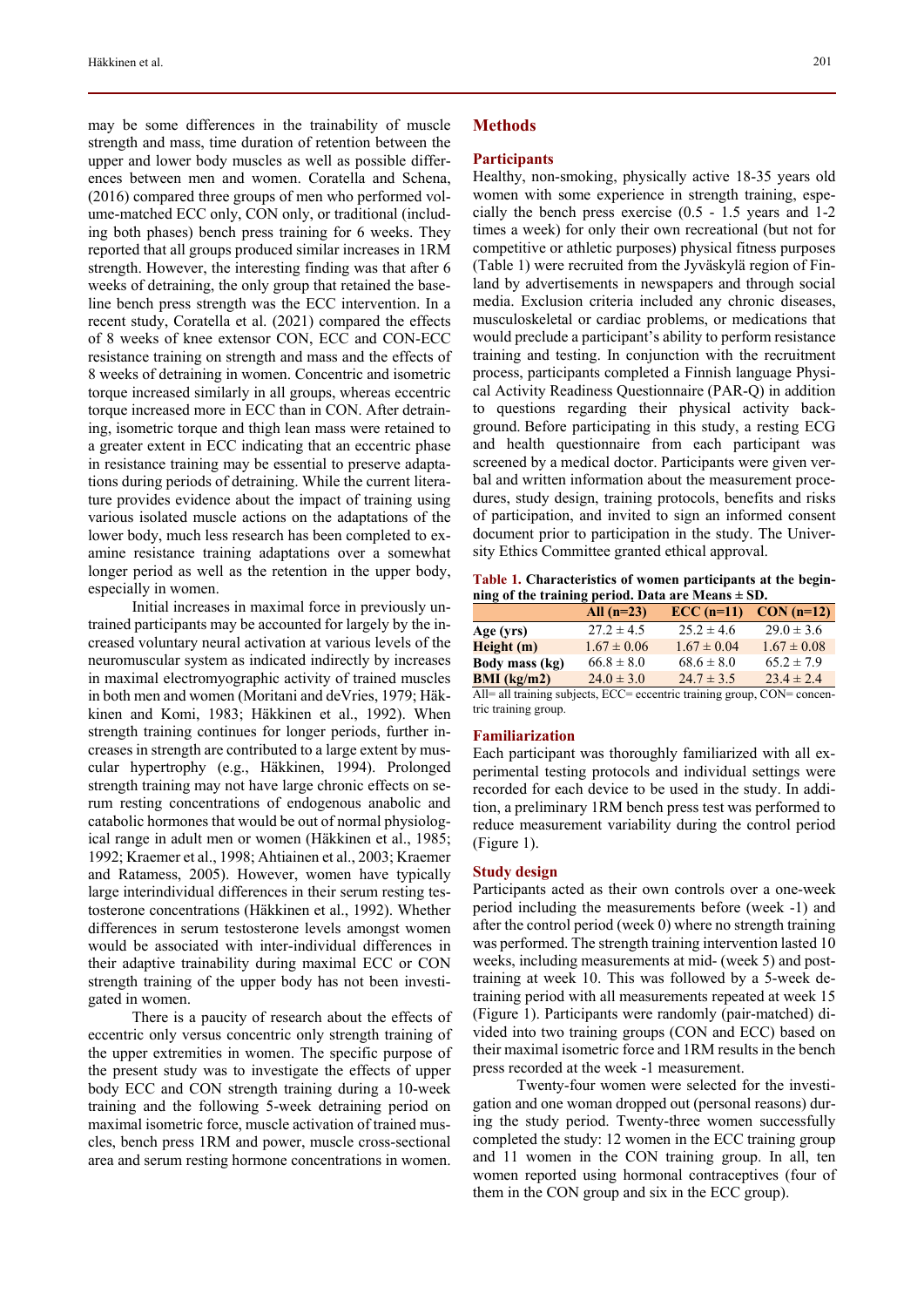

 **Figure 1. Experimental design of the study.** 

# **Measurements**

# **Maximal one repetition bench press (1RM).**

Dynamic concentric 1RM of the upper body was measured in a supine position at the Smith machine. After performing general exercises for the upper body participants completed a bench press specific warm-up: 5x~70%1RM, 3x~80%1RM and 2x~90%1RM, with 1-minute rests between the sets. The load was then increased incrementally by 1.25-2.5kg until the individual 1RM was found with a 2-minute recovery between the sets. No more than 5 attempts were permitted. The highest weight that a participant could successfully lift (from the stopped position on the chest to full extension keeping the back and buttocks in contact with the bench) was recorded with accuracy of 1.25kg. Participants were verbally encouraged by the research assistant to achieve their best performance during this and all performance measurements. In addition, two assistants were always present to secure the participants safety by catching the barbell in case of a missed performance.

# **Maximal isometric bench press force (ISOMmax).**

Maximal isometric force production of the upper body was measured at an elbow angle of 90 degrees (measured with a goniometer) using an isometric bench press device (Neuromuscular Research Center, Faculty of Sport and Health Sciences, University of Jyväskylä, Finland). Participants were instructed to produce as much force as possible and as fast as they could for about 3 seconds. During each isometric test, participants were verbally encouraged to achieve their best performance.

Force data were collected at a sampling frequency of 2000 Hz, and then filtered (20 Hz low-pass filter) and analyzed using customized scripts (Signal 4.10, CED, U.K.). Participants performed a minimum of three maximum voluntary contractions. If the maximum force during the last trial was greater than 5% more than the previous trial, an additional trial was performed up to a maximum of five trials. In terms of maximal force, the best performance trial was used for statistical analysis. The coefficient of variation (CV) for ISOM<sub>max</sub> in the bench press action across the Control period was 6.8%.

# **Power measurements**

Power production in the concentric phase of the bench press (starting from the stopped position on the chest) was measured in the Smith machine. Three different loads of

30, 45 and 60% of the concentric 1RM of the upper extremities were used. Three separate single throwing attempts were performed at each load with a recovery of 2 minutes between the loads. Power was recorded using a linear encoder attached to the barbell (Musclelab<sup>TM</sup>, Ergotest Innovation AS, Norway). Two assistants were present to secure the safety of the participant by catching the barbell at the top of the throw and lowering the barbell back to the starting position.

#### **Surface electromyography**

EMG was recorded from the triceps brachii (TB), anterior deltoid (AD) and pectoralis (PM) muscles of the right upper limb during the maximal isometric bench press test. Bipolar silver-silver chloride surface electrodes (Ambu Blue-Sensor N, Copenhagen, Denmark) with an inter-electrode distance of 20 mm were attached to muscle-specific locations following SENIAM guidelines (Hermens et al., 1999). Small indelible ink tattoos (diameter 0.1 - 1.0mm) were placed on the skin at the beginning of the study (during the familiarization visit before the start of the control measurements) to ensure that the electrodes were replaced exactly onto the same location in each measurement (Häkkinen and Komi, 1983). A telemetric recording system (Noraxon Inc. Scottsdale, Arizona, USA) with a sampling frequency of 2000 Hz was used for data collection. The EMG signals were transmitted to a receiver box and then converted from analog to digital (Cambridge Electronic Design Ltd., Cambridge, United Kingdom) to a computer where Signal 4.14 software (Cambridge Electronic Design Ltd., Cambridge, United Kingdom) was used for data recording and further offline analysis. The data was bandpass filtered over 20 - 350 Hz and a symmetric root-mean square (RMS) filter applied for each muscle separately before the average of the three muscles was computed over the 500 - 1500 ms period during the force plateau phase. The coefficient of variation (CV) for EMG (average of the three agonist muscles) across the Control period was 10.7%.

# **Muscle cross-sectional area (CSA) and thickness**

Muscle cross-sectional area of TB (Long and Lateral head: LoH and LaH) was measured as anatomical cross-sectional area (CSA) in the axial plane of the right arm, whilst pectoralis major (PM) thickness was measured using a B-mode ultrasound device (SSD-a10; Aloka, Tokyo, Japan). The sum value of these three variables (LoH+LaH+PM) was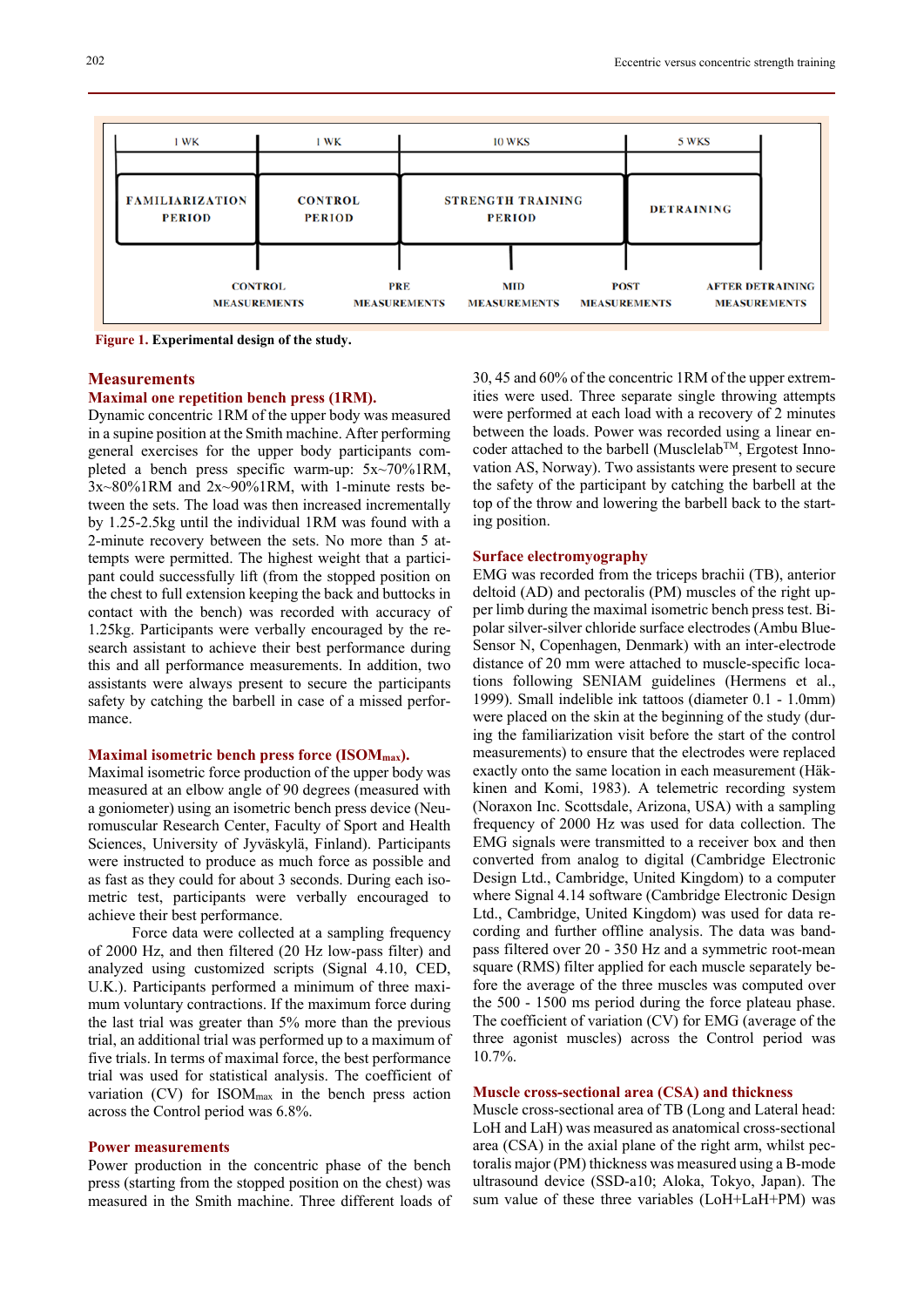also calculated. Small indelible ink tattoos (as in the protocol of EMG electrodes) for TB muscle and a reference tattoo on the right side of the body for PM (with additional measures) were placed at the beginning of the study to ensure as best as possible the same locations for each measurement. A 10-MHz linear-array probe (60-mm length) coated with water-soluble transmission gel and housed in a custom-made convex support was used. CSA measurements were performed using the extended-field-of-view function as previously described (Walker et al., 2020), which is a valid method of assessing muscle CSA changes over time (Ahtiainen et al., 2010). TB measurements were taken at the mid-point between the medial epicondyle and the acromion. The probe was oriented perpendicular to the skin and positioned with minimal contact to avoid tissue deformation. Three images were taken during each measurement and the average of the three values was taken for further analyses. All measurements were recorded and analyzed (ImageJ software version 1.44, National Institutes of Health, Bethesda, Maryland, USA) by the same experienced researcher, who was blinded to participant allocation. The coefficient of variation (CV) for tests across the Control period was 2.0% for TB CSA and 2.4% for PM thickness.

#### **Subjective muscle soreness**

The resting morning value of perceived muscle soreness (chest, shoulder, and arm extensor muscles) was collected throughout the 10-week strength-training period using the Visual Analogical Scale (0-100). The participants were asked to mark the level of their muscle pain during the first and second morning after each training session each week (i.e. twice in weeks 2, 4, 6, 7, 8 and 9 and once in weeks 1, 5, and 10).

#### **Blood samples**

Blood samples were collected in the mornings (between 7.00 - 9.30) after 12 hours of fasting. Participants were asked to refrain from strenuous physical activity for 48 hours prior to the measurements. A qualified lab technician collected blood samples into serum tubes (Venosafe, Terumo Medical Co., Belgium). The samples were centrifuged for 10 min at 2000g at a temperature of  $+4^{\circ}$ C (Heraeus Megafuge 1.0 R, Thermo Scientific, Karsruhe, Germany) and serum separated. Serum was kept at -80°C until analyzed for serum free-testosterone (TES), cortisol (COR), sex hormone-binding globulin (SHBG), folliclestimulating hormone (FSH) and estradiol. COR, SHBG, FSH, and estradiol were analyzed using immunoassay (Immulite 2000 device, Siemens, USA). TES was analyzed using ELISA (Dynex, USA). Analytical sensitivity-free TES was 0.06 pmol/l, COR 5.5 nmol/l, SHBG 0.02 nmol/l, FSH 0.10 U/l and estradiol 55.0 pmol/l. Intra assay CVs were for TES 6.7%, SHBG 6.5%, COR 6.0%, FSH and estradiol 6.7%.

# **Strength training**

Participants in both groups were trained twice a week over the 10-week experimental training period with at least two recovery days in between sessions. An isokinetic bench press device specially constructed for our research was used for training in the laboratory. Each training session for each subject was fully supervised. The velocity used in the bench press action was 0.2 m/s for the ECC phase in the ECC group (and subjects did not produce any force during the CON phase). The same velocity of 0.2 m/s was used for the CON phase in the CON group (and participants produced no force during the ECC phase). At the start of each bench press contraction, subjects first produced their maximal isometric force. Depending on their group, they continued to produce their maximal force throughout the following ECC or CON action depending on their group. The total duration of each repetition in the ECC and CON action was always two seconds. The resting time between each repetition of each set was two seconds. For safety reasons the angle of the elbows at the start for the ECC group was set such that the subject could not accidentally lock their elbows at the fully extended position. In addition, in both groups, there was always approximately a 3-cm space between the chest and the barbell of the machine. These device settings, hand positions, and head were all marked for each subject individually to standardize their position throughout the study.

Each repetition (in all 3-4 single reps per set with two seconds in between each rep) of each set was required to be performed with maximal effort in every training session. The volume of the strength training program increased progressively across the 10-week training period. The mean number of sets increased gradually from 2 to 4, and the number of single reps increased from 3 to 4 during the training period in the first week's training session. In the second training session, the number of sets increased gradually from 3 to 4, and the number of singles remained 4. Each subject was verbally encouraged to perform her maximum in each repetition of each set. The participation rate for the bench press training sessions was 100% in both ECC and CON groups.

In addition, after each bench press training session, all participants also performed some strength training exercises under supervision in the gym of our laboratory. This included only moderate load and low volume training for the legs and trunk muscles to maintain strength and mass of these muscle groups. No measurements were performed for these muscle groups. Participation for these training sessions was 99.5% and 95.9% in the ECC and CON group, respectively.

#### **Detraining**

After the 10-week strength-training period, all subjects in both groups started the 5-week detraining period. During this time, no strength training was allowed but subjects could do some low-intensity physical activities (jogging, some ball games etc.) 2-3 times per week for 30-45 minutes, as they had been accustomed to before the start of this study. The type, duration, and frequency of physical activity were captured using questionnaires during the last measurement at the end of the detraining period.

#### **Statistical analysis**

Standard statistical methods were used for the calculation of mean and standard deviation (S.D.) using Microsoft Excel (Microsoft Corporation, Redmond, Washington, USA)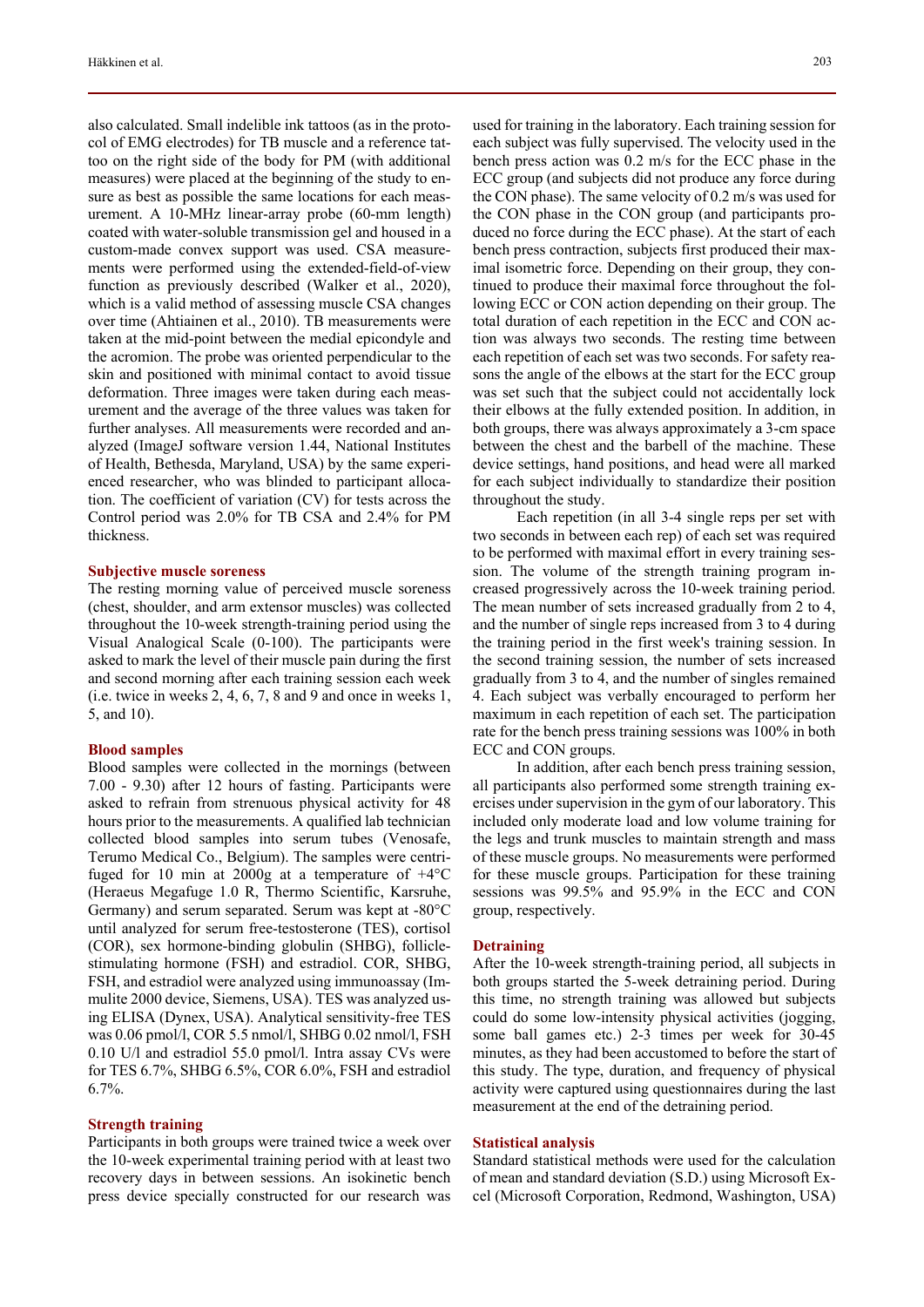and IBM SPSS Statistics 26 (SPSS Inc., Chicago, Illinois, USA) programs. The results are expressed as absolute values and relative changes during the control and training periods and during the detraining period. The Shapiro-Wilk test was applied to determine the normality of distribution. The normally distributed variables were analyzed for statistical significance over the intervention period (control, pre-training, mid-training, post-training, and post detraining) using repeated measures ANOVA  $(5 \times 2)$  for within and between ECC and CON groups comparisons and not normally distributed variables using the Friedman test. In both cases, the Bonferroni correction was used. In addition, relative changes  $(\%)$  in the variables between ECC and CON groups were analyzed over the different time points (control and pre-training, pre- and mid-training, mid and post-training, pre- and post-training, post-training and post detraining, pretraining and post detraining) and their statistical significance was determined using either independent sample t-test or a Mann-Whitney U test, respectively. Correlations between the two variables were analyzed using Spearman correlation coefficient analysis. The statistically significant levels used were represented as follows  $p \le 0.05^*$ ,  $p \le 0.01^{**}$ , and  $p \le 0.001^{***}$ .

# **Results**

## **Dynamic bench press 1RM**

During the control period no significant change occurred in 1RM from  $40.5 \pm 9.5$  kg to  $41.8 \pm 9.6$  kg in the ECC group and a minor but significant change ( $p < 0.01$ ) from  $40.3 \pm 9.9$  kg to  $42.7 \pm 10.9$  kg in the CON group (Table 2.). However, there was no significant between group difference during the control period. During the 10-week training period increases of  $17.2 \pm 11.3\%$  and  $13.1 \pm 5.7\%$ took place in 1RM in ECC ( $p < 0.001$ ) and CON ( $p <$ 0.001) respectively, but no significant between group difference occurred. During 5 weeks of detraining the ECC and CON groups showed decreases of  $-6.6 \pm 3.6\%$  (p < 0.01) and  $-8.0 \pm 4.5\%$  (p < 0.001) with no significant between-group difference. The post-detraining 1RM values both in ECC and CON groups were not significantly higher compared to those recorded at pre-training.

#### **Maximal isometric force**

No significant changes occurred in isometric force during the control period in the two groups (Table 2). During the 10-week strength training period increases of  $11.1 \pm 11.6\%$ in ECC (ns.) and  $5.6 \pm 9.8\%$  (ns.) in CON occurred in maximal force. The value of  $540 \pm 90N$  at week 10 in ECC was larger ( $p < 0.05$ ) than that of 491  $\pm$  108N at week 5. During detraining the ECC and CON groups showed decreases of  $-10.9 \pm 6.3\%$  (p < 0.01) and  $-6.9 \pm 5.5\%$  (p < 0.05) in maximal isometric force with no significant between group difference. The post-detraining maximal isometric force values in both ECC and CON were not significantly different compared those recorded at pre-training.

## **Concentric power**

Average concentric power at loads of 30, 45 and 60% (of 1RM) did not change during the control period either in ECC or CON (Figure 2). During the 10-week training period the only significant increase of 11.8  $\pm$ 12.0 % (p < 0.05) occurred at the load of 45% in CON with no significant changes in ECC. No significant changes occurred in both ECC and CON in average power during detraining and these values did not differ significantly from those recorded at pre-training.

#### **Maximal EMG**

No significant changes occurred in maximal EMG activity of individual muscles of PM, TB or AD recorded in maximal isometric bench press during the control, training, or detraining periods (Table 3). The relative increases during the 10-week training period in PM of  $20.9 \pm 44.6\%$  and 9.5  $\pm$  26.3%, TB 22.3  $\pm$  43.2% and 21.7  $\pm$  32.5% and AD 28.1  $\pm$  46.6% and 26.7  $\pm$  47.5% in ECC and CON were not statistically significant. The relative increases in mean maximal sum EMG activity of PM, TB and AD muscles during the 10-week training period of  $16.6 \pm 19.0\%$  and  $20.7 \pm$ 31.2% in ECC and CON were not statistically significant (Table 3). However, in the total group of participants, an increase of 15.6% ( $p < 0.05$ ) occurred in the mean maximal sum EMG activity (Table 3). Individual changes in maximal sum EMG activity of PM+AD muscles correlated  $(r = 0.596, p = 0.003)$  with individual changes in maximal isometric bench press force during the 10-week training period in the total group of ECC and CON participants (Figure 3).

During detraining, decreases of -23.3  $\pm$  10.6% (p < 0.001) and -15.1  $\pm$  11.9% (p < 0.05) occurred in maximal sum EMG activation of PM and AD in ECC and CON, respectively. Individual changes in maximal sum EMG activation of PM and TB muscles correlated with changes in maximal isometric bench press force ( $r = 0.490$ ,  $p =$ 0.021) during the 5-week detraining period in the total group ECC and CON participants (Figure 3). The values in maximal sum EMG activation of the muscles after detraining did not differ significantly from those recorded pre-training in both ECC or CON.

# **Muscle CSA and thickness**

No significant changes occurred in CSA or thickness of individual muscles of TB or PM during the control period (Table 4). CSA of TB (LoH) increased during the 10-week training period in ECC by  $8.7 \pm 8.0\%$  (p < 0.001) and CON by  $3.4 \pm 1.6\%$  (p < 0.01) and there was a between-group difference ( $p < 0.05$ ). CSA of TB (LaH) increased during training in ECC by  $15.7 \pm 8.0\%$  (p < 0.001) and CON by  $9.7 \pm 6.6\%$  (p < 0.001) but the between-group difference did not reach the significant level ( $p = 0.051$ ). The thickness of PM increased during the training period both in ECC by  $17.7 \pm 10.9\%$  (p < 0.001) and CON by  $14.0 \pm 5.9\%$  $(p < 0.001)$ . The combined sum value of CSA and thickness of TB and PM (LoH+LaH+PM) increased during training in ECC by  $12.4 \pm 6.9\%$  (p < 0.001) and CON by  $7.1 \pm 2.9\%$  (p < 0.001) (Table 4) and there was a significant between group difference ( $p < 0.05$ ). Individual changes in the combined sum value of CSA and thickness correlated  $(r = 0.707, p = 0.001)$  with changes in dynamic bench press 1RM during the training period in the total group of ECC and CON participants (Figure 4).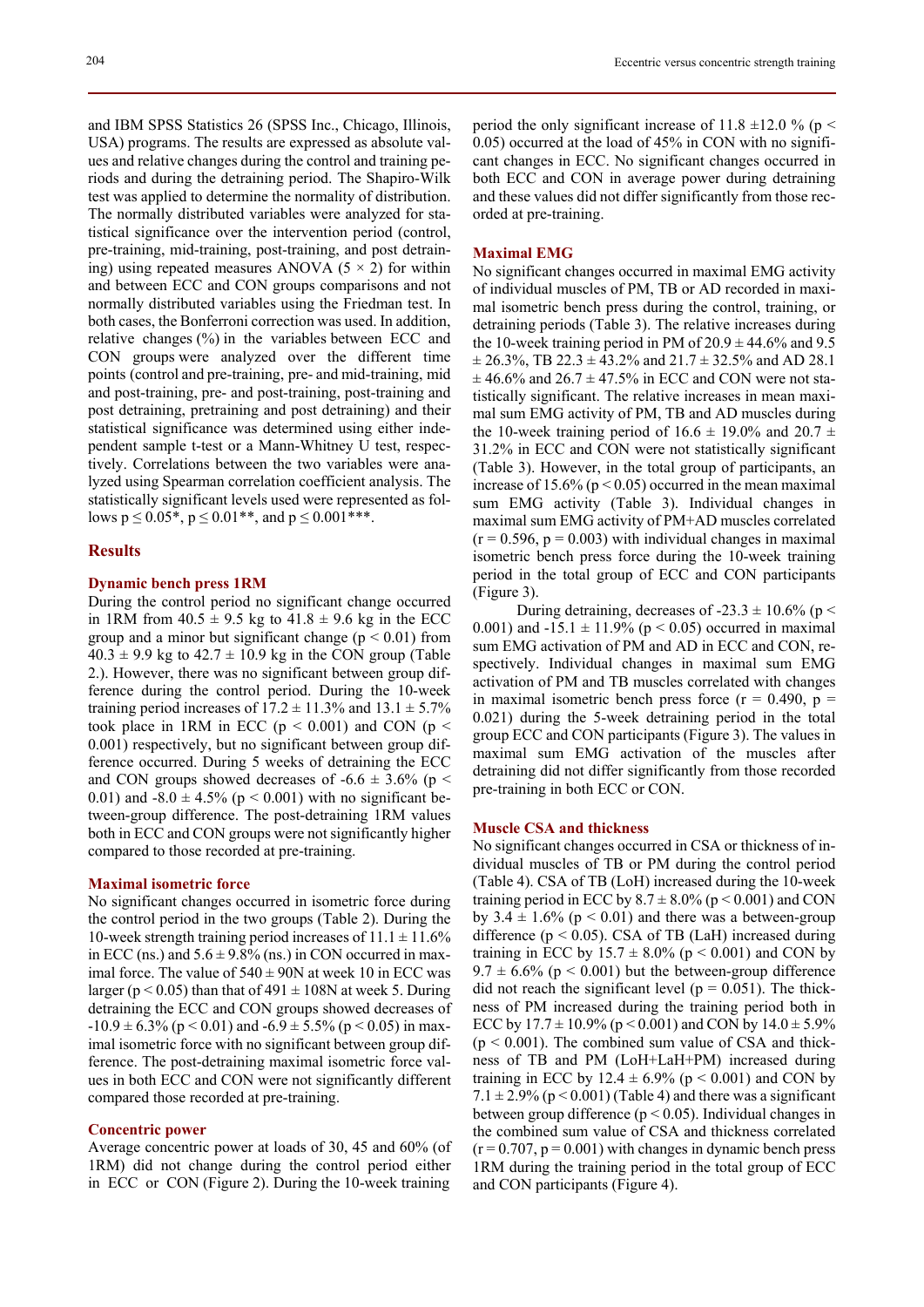| Strength Training and After Detraining in the ECC and CON groups of women participants. Data are Means $\pm$ SD. |             |                |                    |                   |                         |                         |  |
|------------------------------------------------------------------------------------------------------------------|-------------|----------------|--------------------|-------------------|-------------------------|-------------------------|--|
|                                                                                                                  |             | <b>Control</b> | <b>Pre</b>         | Mid               | <b>Post</b>             | <b>After Detraining</b> |  |
|                                                                                                                  |             | $(-1$ wk $)$   | $(0 \text{ wk})$   | $(5 \text{ wk})$  | $(10 \text{ wk})$       | $(+5 \text{ wk})$       |  |
| Dyn BP 1RM                                                                                                       | $ECC(n=11)$ | $40.5 \pm 9.5$ | $41.8 \pm 9.6$     | $45.7 \pm 8.8^*$  | $48.2 \pm 7.0^{*}/$ ¤¤¤ | $44.9 \pm 6.5$ **       |  |
| (kg)                                                                                                             | $CON(n=12)$ | $40.3 \pm 9.9$ | $42.7 \pm 10.9$ ** | $45.7 \pm 11.4**$ | $48.0 \pm 11.6$ **/000  | $44.3 \pm 11.8$ ***     |  |

|            |             | Control        | Pre               | Mid                  | Post                                  | <b>After Detraining</b> |
|------------|-------------|----------------|-------------------|----------------------|---------------------------------------|-------------------------|
|            |             | $(-1$ wk $)$   | $(0 \text{ wk})$  | (5 wk)               | 10 wk)                                | $(+5$ wk)               |
| Dyn BP 1RM | $ECC(n=11)$ | $40.5 \pm 9.5$ | $41.8 \pm 9.6$    | $45.7 \pm 8.8^*$     | $48.2 \pm 7.0$ */¤¤¤                  | $44.9 \pm 6.5$ **       |
| (1)        | $CONL(=12)$ | 102100         | $107 + 100$ $x$ * | $AE$ $7$ + 11 $A$ ** | $10.0 + 11$ (** know $11.2 + 11.0$ ** |                         |

**Table 2. Dynamic bench press 1RM (Dyn BP) and maximal isometric bench press (Isom BP) force at Control, Pre-, Mid-, Post-**

**Isom BP force**  $\text{ECC (n=11)}$   $470 \pm 107$   $492 \pm 105$   $491 \pm 108$   $540 \pm 90^*$   $482 \pm 93^{**}$ **(N)**  $\text{CON (n=12)}$   $472 \pm 140$   $472 \pm 136$   $478 \pm 135$   $496 \pm 146$   $463 \pm 134$ <sup>\*</sup> <u>ECC</u> = eccentric training group, CON = concentric training group, Significant difference from previous measurement within the group. \* p  $\leq 0.05$ , \*\*

 $p \le 0.01$ , \*\*\*  $p \le 0.001$  Significant change between pre-, and post-training measurements.  $\alpha p \le 0.05$ ,  $\alpha \alpha p \le 0.01$ ,  $\alpha \alpha p \le 0.001$ 



**Figure 2. Average power of the eccentric (ECC) (upper) and concentric (CON) (lower) groups for all three measured loads of 30, 45 and 60 % of 1RM bench press.** Significant difference from previous measurement within the group, \*  $p \leq$ 0.05.  $\alpha$  Significant change between pre and post measurement,  $\alpha$  p  $\leq$  0.05.

During the 5-week detraining period, CSA of TB (LoH) decreased both in ECC by -4.2  $\pm$  3.7% (p < 0.01) and -4.7  $\pm$  3.1% (p < 0.001) in CON and that of TB (LaH) by -7.9  $\pm$  5.6% (p < 0.05) and -6.8  $\pm$  4.6% (p < 0.01), respectively. The decrease of  $-10.7 \pm 10\%$  in the thickness of PM during detraining in ECC was not significant ( $p =$ 0.16), while in CON the decrease of  $-11.1 \pm 8.1$  % was significant ( $p < 0.05$ ). The combined sum value of CSA and thickness decreased during detraining similarly in both

ECC by  $-6.5 \pm 4.3\%$  (p < 0.001) and CON by  $-6.1 \pm 2.8\%$  $(p < 0.001)$ . Individual changes in the combined sum value of CSA and thickness during detraining correlated  $(r =$ 0.635,  $p = 0.001$ ) with changes in dynamic bench press 1RM in the total group of ECC and CON participants (Figure 4). The post-detraining combined sum muscle mass value was in ECC higher  $(p < 0.05)$  than at pre-training. No significant difference occurred in CON and no betweengroup difference was observed.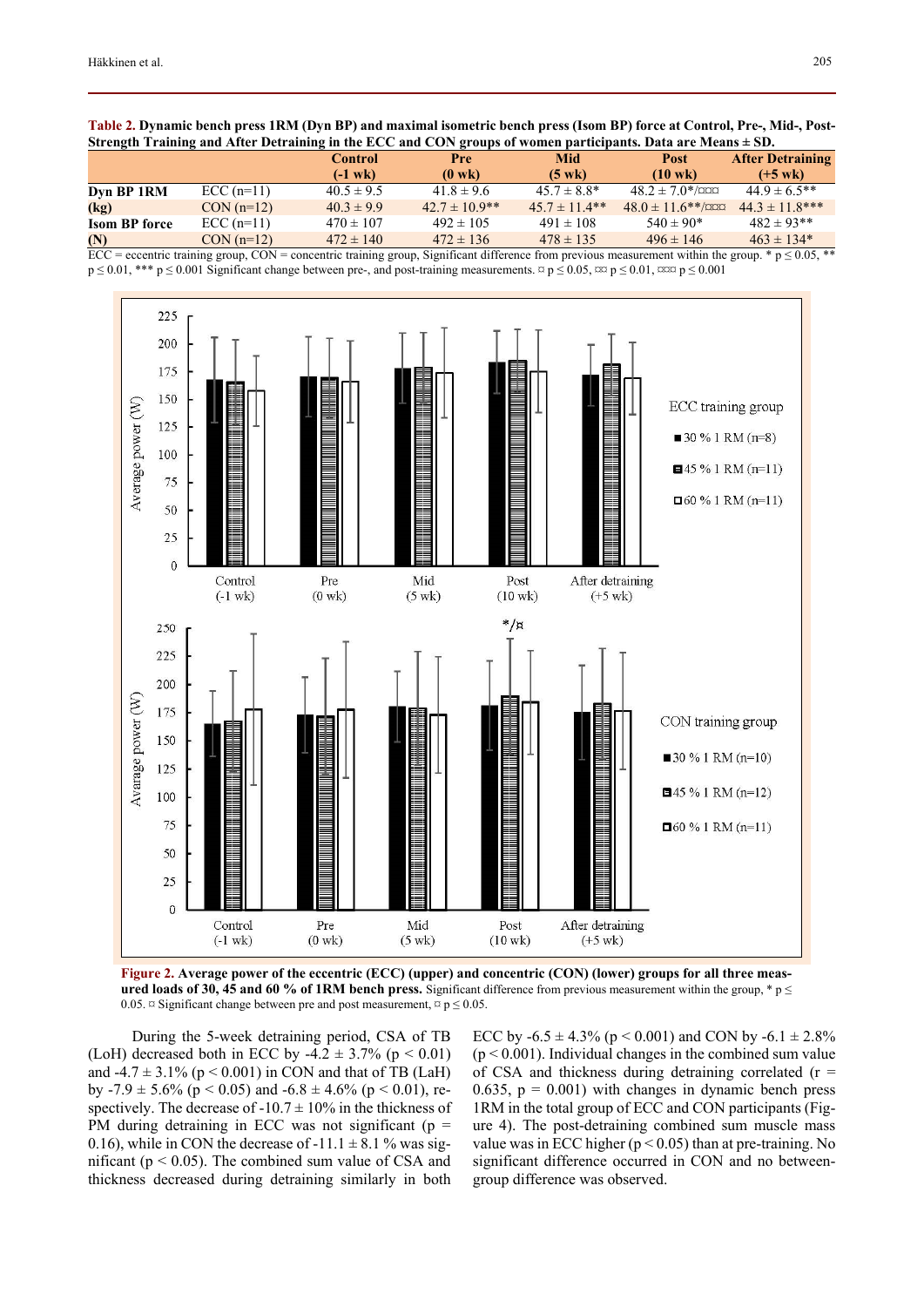| at Control, Pre-, Mid-, Post-Strength Training and After Detraining. Data are Means $\pm$ SD. |              |                   |                   |                   |                   |                         |  |
|-----------------------------------------------------------------------------------------------|--------------|-------------------|-------------------|-------------------|-------------------|-------------------------|--|
|                                                                                               |              | <b>Control</b>    | Pre               | <b>Mid</b>        | Post              | <b>After Detraining</b> |  |
|                                                                                               |              | $(-1$ wk $)$      | $(0 \text{ wk})$  | $(5 \text{ wk})$  | $(10 \text{ wk})$ | $(+5 \text{ wk})$       |  |
|                                                                                               | $ECC(n=11)$  | $0.135 \pm 0.090$ | $0.156 \pm 0.112$ | $0.162 \pm 0.105$ | $0.161 \pm 0.084$ | $0.118 \pm 0.050$       |  |
| PM(mV)                                                                                        | $CON(n=11)$  | $0.133 \pm 0.068$ | $0.153 \pm 0.099$ | $0.149 \pm 0.079$ | $0.165 \pm 0.100$ | $0.154 \pm 0.100$       |  |
|                                                                                               | ALL $(n=22)$ | $0.134 \pm 0.078$ | $0.155 \pm 0.103$ | $0.155 \pm 0.091$ | $0.163 \pm 0.090$ | $0.136 \pm 0.079$       |  |
|                                                                                               | $ECC(n=11)$  | $0.259 \pm 0.085$ | $0.262 \pm 0.104$ | $0.272 \pm 0.111$ | $0.308 \pm 0.117$ | $0.269 \pm 0.147$       |  |
| TB(mV)                                                                                        | $CON(n=11)$  | $0.264 \pm 0.107$ | $0.239 \pm 0.099$ | $0.221 \pm 0.079$ | $0.268 \pm 0.070$ | $0.223 \pm 0.094$       |  |
|                                                                                               | ALL $(n=22)$ | $0.261 \pm 0.094$ | $0.250 \pm 0.100$ | $0.246 \pm 0.097$ | $0.288 \pm 0.096$ | $0.246 \pm 0.123$       |  |
|                                                                                               | $ECC(n=10)$  | $0.348 \pm 0.172$ | $0.302 \pm 0.155$ | $0.310 \pm 0.147$ | $0.362 \pm 0.147$ | $0.268 \pm 0.100$       |  |
| $AD$ (mV)                                                                                     | $CON(n=11)$  | $0.369 \pm 0.158$ | $0.354 \pm 0.146$ | $0.340 \pm 0.148$ | $0.429 \pm 0.196$ | $0.355 \pm 0.152$       |  |
|                                                                                               | ALL $(n=21)$ | $0.359 \pm 0.161$ | $0.329 \pm 0.149$ | $0.325 \pm 0.145$ | $0.397 \pm 0.173$ | $0.314 \pm 0.134***$    |  |
|                                                                                               | $ECC(n=10)$  | $0.730 \pm 0.214$ | $0.711 \pm 0.207$ | $0.730 \pm 0.220$ | $0.823 \pm 0.243$ | $0.630 \pm 0.197$ ###   |  |

**Table 3. Maximal EMG (mV) of PM (pectoralis major), TB (triceps brachii), AD (anterior deltoid) and the SUM of PM+TB+D.A. during the maximal isometric bench press action in the ECC, CON and total group (ALL) of women participants** 

 $\overline{ECC}$  = eccentric training group,  $\overline{CON}$  = concentric training group,  $\overline{ALL}$  = all female participants. Significant difference between post and detraining measurements within the group. \*\*\*  $p \le 0.001$ . Significant difference from previous measurement within the group. #  $p \le 0.05$ , ###  $p \le 0.001$ . Significant change between pre, and post-training measurements.  $\alpha$  p  $\leq$  0.05.

CON  $(n=1)$  0.764  $\pm$  0.279 0.746  $\pm$  0.245 0.709  $\pm$  0.244 0.861  $\pm$  0.248 0.732  $\pm$  0.232# ALL  $(n=21)$  0.748  $\pm$  0.245 0.729  $\pm$  0.222 0.719  $\pm$  0.227 0.843 $\pm$ 0.240#¤ 0.684  $\pm$ 0.217###

**Table 4. Relative changes in thickness of PM (pectoralis major), cross-sectional area of TB (triceps brachii, LoH: long head) and TB (LaH: lateral head) and Sum of all three muscles in the ECC and CON groups of women during the Control period (week -1 and 0) and during training Pre-Mid (week 0 and 5), Mid-Post (week 5 and 10), Pre-Post (Week 0 and 10) and during Detraining (Week 10 and 15). Data are Means ± SD.** 

|               |             | <b>Control Period Pre-Mid Training Mid-Post Training Pre-PostTraining</b> |                   |                   |                     | <b>PostTraining</b>            |
|---------------|-------------|---------------------------------------------------------------------------|-------------------|-------------------|---------------------|--------------------------------|
|               |             | Change %                                                                  | <b>Change</b> %   | Change %          | Change %            | <b>PostDetraining Change %</b> |
| <b>PM</b>     | $ECC(n=11)$ | $2.6 \pm 3.3\%$                                                           | $10.2 \pm 8.0 \%$ | $6.7\% \pm 5.8\%$ | $17.7\% \pm 10.9\%$ | $-10.7\% \pm 10.0\%$           |
|               | $CON(n=12)$ | $1.5 \pm 3.6\%$                                                           | $8.1 \pm 5.5\%$   | $5.7\% \pm 6.4\%$ | $14.0\% \pm 5.9\%$  | $-11.1\% \pm 8.1\%$            |
| <b>TB LoH</b> |             | ECC (n=11) $0.4\% \pm 2.7\%$                                              | 5.3 % $\pm$ 4.9 % | $3.1\% \pm 3.7\%$ | $8.7\% \pm 8.0\%$   | $-4.2\% \pm 3.7\%$             |
|               |             | CON $(n=12)$ 1.1 % $\pm$ 1.7 %                                            | $2.5\% \pm 2.4\%$ | $0.9\% \pm 2.1\%$ | $3.4\% \pm 1.6\%$   | $-4.7\% \pm 3.1\%$             |
| <b>TB LaH</b> |             | ECC (n=11) $0.3\% \pm 2.3\%$                                              | $9.4\% \pm 4.6\%$ | $5.7\% \pm 5.6\%$ | $15.7\% \pm 8.0\%$  | $-7.9\% \pm 5.6\%$             |
|               |             | CON $(n=12)$ 1.8 % $\pm$ 3.4 %                                            | $4.7\% \pm 3.9\%$ | $4.8\% \pm 3.6\%$ | $9.7\% \pm 6.6\%$   | $-6.8\% \pm 4.6\%$             |
| Sum of all    | $ECC(n=11)$ | $0.5\% \pm 1.8\%$                                                         | $7.5\% \pm 3.7\%$ | $4.5\% \pm 3.4\%$ | $12.4\% \pm 6.9\%$  | $-6.5\% \pm 4.3\%$             |
|               |             | CON $(n=12)$ 1.5 % $\pm$ 2.2 %                                            | $3.8\% \pm 2.5\%$ | $3.2\% \pm 2.1\%$ | $7.1\% \pm 2.9\%$   | $-6.1\% \pm 2.8\%$             |

ECC = eccentric training group, CON = concentric training group.

#### **Serum hormone concentrations**

No significant changes were detected in mean serum hormone and SHBG concentrations in either ECC or CON groups during the control, training, or detraining periods (Table 5). However, individual serum-free testosterone concentrations at the pre-measurement correlated  $(r =$ 0.520,  $p = 0.016$ ) with changes in dynamic bench press **1**RM during the 10-week training period in the total group of ECC and CON participants (Figure 5).

#### **Subjective muscle soreness**

No statistically significant changes were observed in resting morning values of perceived muscle soreness recorded 1 and 2 days after the training sessions in the ECC and CON groups of participants during the 10-week strength training period (Figure 6).

#### **Discussion**

Ten weeks of maximal eccentric and concentric strength training of the upper extremities only twice a week in women led to significant gains in dynamic strength (1RM) in both groups. At the same time, isometric force increased only in ECC. Total muscle mass sum value of trained TB and PM muscles increased more during ECC than CON training. No changes occurred in serum hormone concentrations, but individual baseline serum-free testosterone concentrations correlated with changes in 1RM during strength training in the whole group of women. During detraining, both groups showed significant decreases in dynamic 1RM, maximal isometric force, maximal EMG activation, muscle mass of the upper extremities, while after detraining the muscle mass value remained only in ECC significantly higher than at pre-training.

Our results showed that strength training of the upper extremities only twice a week by performing only 2-4 sets comprised of only 3-4 single maximal ECC or CON repetitions per set per training session led to large increases of 17% and 13% in dynamic bench press 1RM in the present ECC and CON groups of women. This finding from maximal single repetitions and rather a low overall volume of the present strength training is unique. It also may give some interesting perspective to consider, since a recent review (Hagstrom et al., 2020) where it was concluded that strength training for the upper body in women should be performed with 3-4 sets per exercise on 2-4 training days per week to stimulate maximal strength gains. Nevertheless, the present increases in maximal dynamic strength are somewhat similar to both earlier and recent studies obtained during 6-12 weeks of CON and/or ECC strength training in the lower extremities in women and men (Coratella et al., 2018; 2021; Roig et al., 2009; Coratella and Schena, 2016) and in the upper extremities in men (Häkkinen and Komi 1981). Coratella et al., (2021) showed recently that 8 weeks of CON, ECC and CON-ECC re-

**SUM (mV)**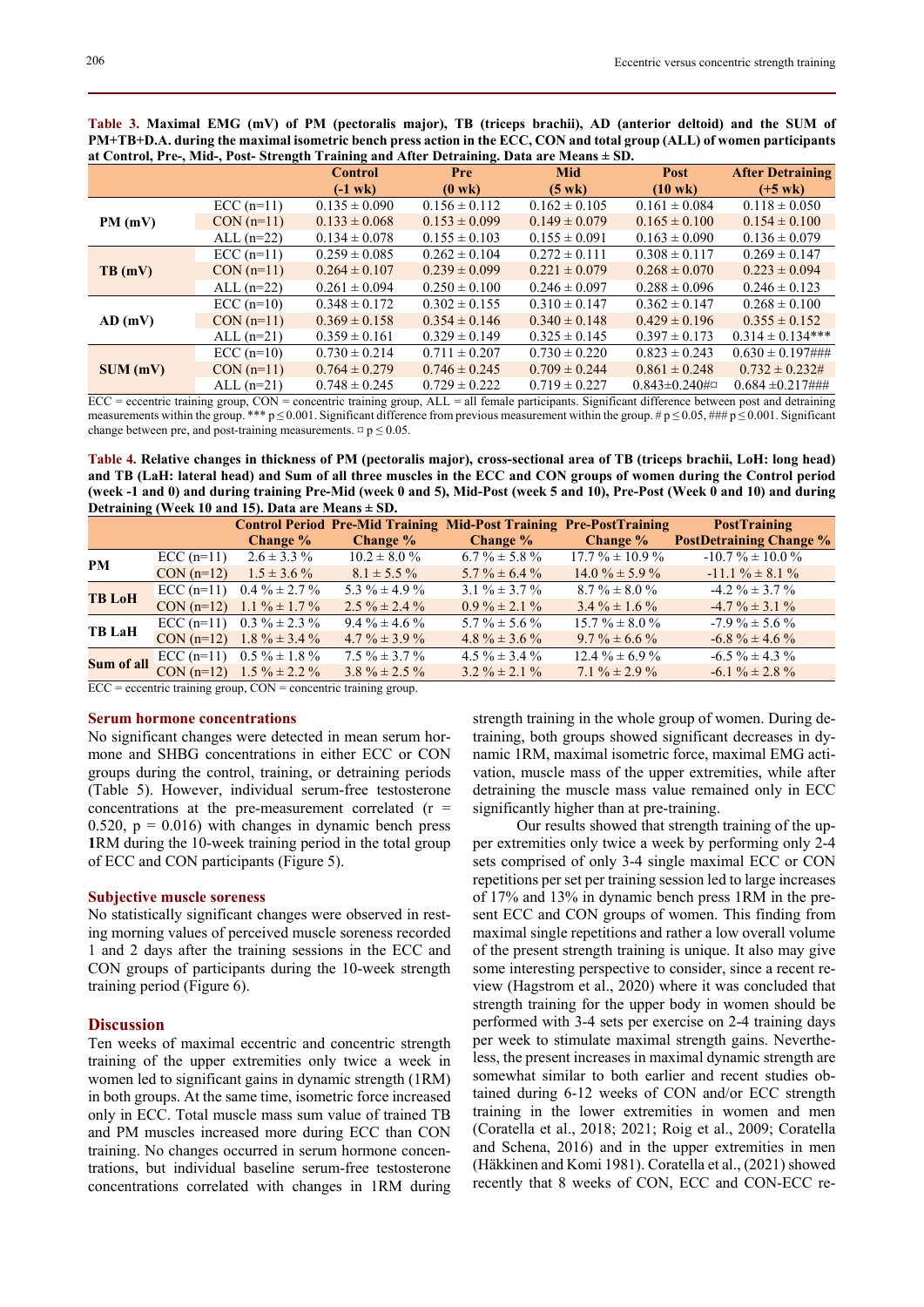sistance training for knee extensor muscles in women increased both concentric and isometric torque similarly in all groups, whereas eccentric torque increased more in ECC than in CON. In the case of the upper body, we found that dynamic bench press 1RM in both ECC and CON groups increased significantly during both the first five as well as the latter five weeks of strength training. This may, in part, be due to the progressive increases in the numbers of sets and maximal singles per set in both groups over the training period. Since muscle EMG activation was not recorded during the dynamic bench press 1RM actions, it remains to be determined to what extent specific training mode adaptations in maximal muscle activation might have occurred during the training period. It is also important to note that our participants performed either ECC or CON training actions with the same rather slow velocity (0.2 m/s) in the training sessions. However, the bench press 1RM included the lowering phase followed by a short duration pause at the chest before completing the propulsive phase of the lift. This specificity may have contributed to some extent to the gains in 1RM in both groups. After 5 weeks of detraining, both ECC and CON groups showed significant decreases of -7% and -8% in bench press 1RM. In general, both the magnitudes of the reductions in maximal dynamic 1RM during the present detraining period are somewhat similar to those reported over 4 - 8 weeks of detraining for the knee extensors in women (Coratella et al., 2018) and in men (Häkkinen et al., 1985; Roig et al., 2009; Coratella and Schena, 2016). However, a shorter detraining period of only 2-3 weeks has been reported to lead to no significant decreases in 1 RM of the knee extensors in men and women (Häkkinen et al., 2000).



**Figure 3. The relationship between individual changes in maximal total EMG activation of pectoralis major and anterior deltoid (PM+AD) muscles and changes in maximal isometric bench press force during the 10-week strength training period (upper figure) as well as between individual changes in maximal total EMG activation of pectoralis major and triceps brachii (PM+TB) muscles during the 5-week detraining period (lower figure) in the total group of eccentric (ECC) and concentric (CON) women participants.**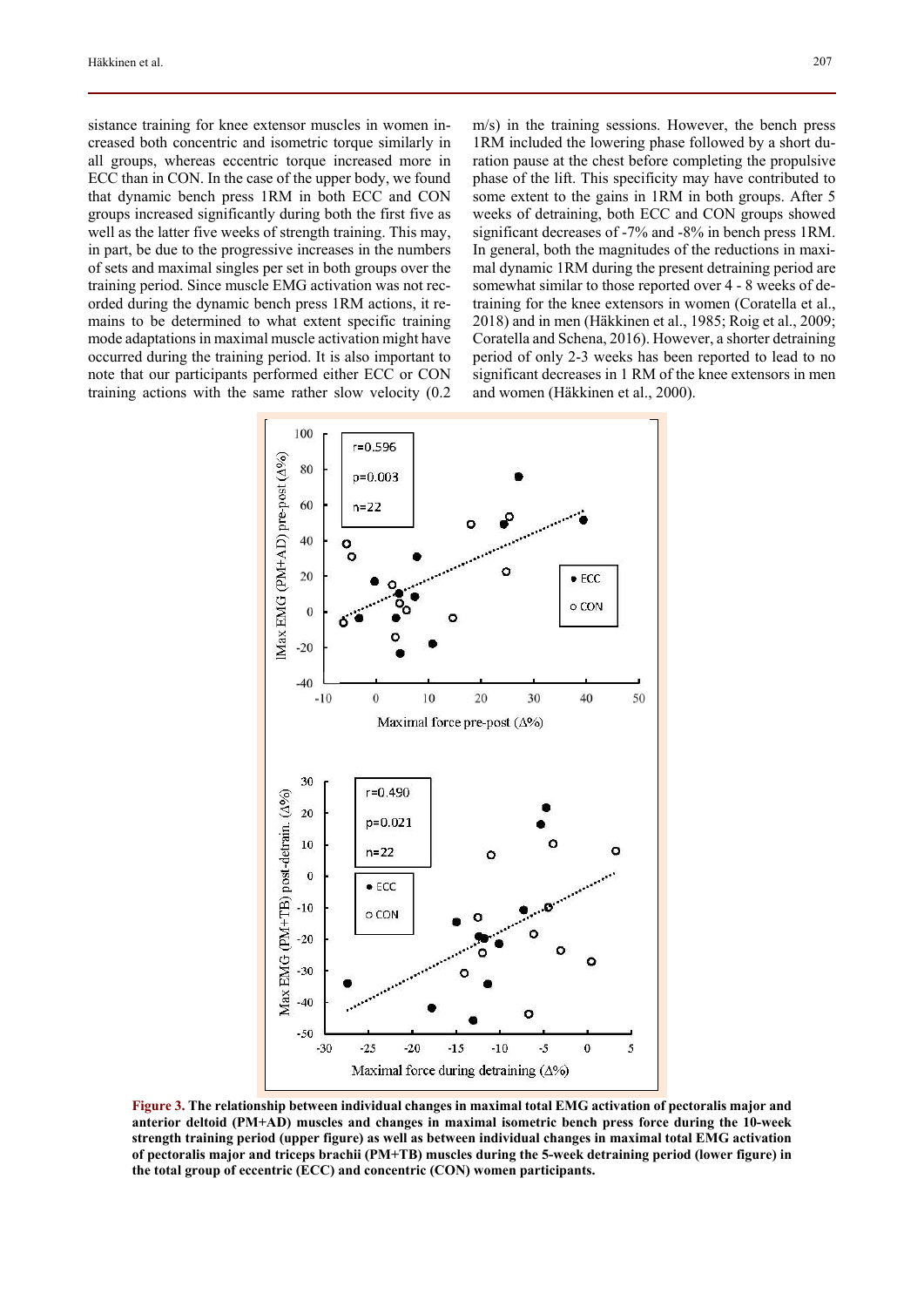

**Figure 4. The relationship between individual changes in the total muscle mass value of pectoralis major and triceps brachii and individual changes in dynamic bench press (DYN BP) 1RM during the 10-week strength training period (upper figure) and during the 5-week detraining period (lower figure) in the total group of eccentric (ECC) and concentric (CON) groups of women participants.**

The increases in maximal isometric forces were minor in both ECC and CON groups compared to the gains in dynamic 1RM performance during the present 10-week strength training period. The statistically significant improvement of 10% in isometric force occurred only in ECC during the latter 5-week training period. On the other hand, the 5-week detraining period led to significant decreases of -11% in ECC and -7% in CON in maximal isometric force. No previous studies are available related to CON and ECC strength training or detraining effects on the isometric force of the upper body in women. However, in a meta-analysis, Roig et al. (2009) reported that gains in maximal isometric force of the knee extensor might not differ much between ECC or CON training.

Although mean maximal sum EMG activation of PM, TB and AD muscles during the maximal isometric action increased during the 10-week training period by  $17 \pm$ 19 % and  $21 \pm 31$  % in ECC and CON respectively, large

inter-individual variation occurred in both groups and these changes were not statistically significant. However, in the total combined group of ECC and CON women a significant increase of 16% during training occurred in maximal sum EMG activation of these muscles. It is important to note that large interindividual differences occurred during training in the gains of both isometric force and maximal EMG and thus no between group differences were observed. However, individual changes in the maximal EMG activation of trained muscles of the upper extremities and changes in isometric force were correlated significantly during the training and detraining in the total group of women (Figure 3). Significant increases during strength training and decreases during detraining in maximal electromyographic activity of the knee extensors have been observed in several previous studies in both men and women, especially in previously untrained participants (Moritani and DeVries, 1979; Häkkinen and Komi, 1983; Häkkinen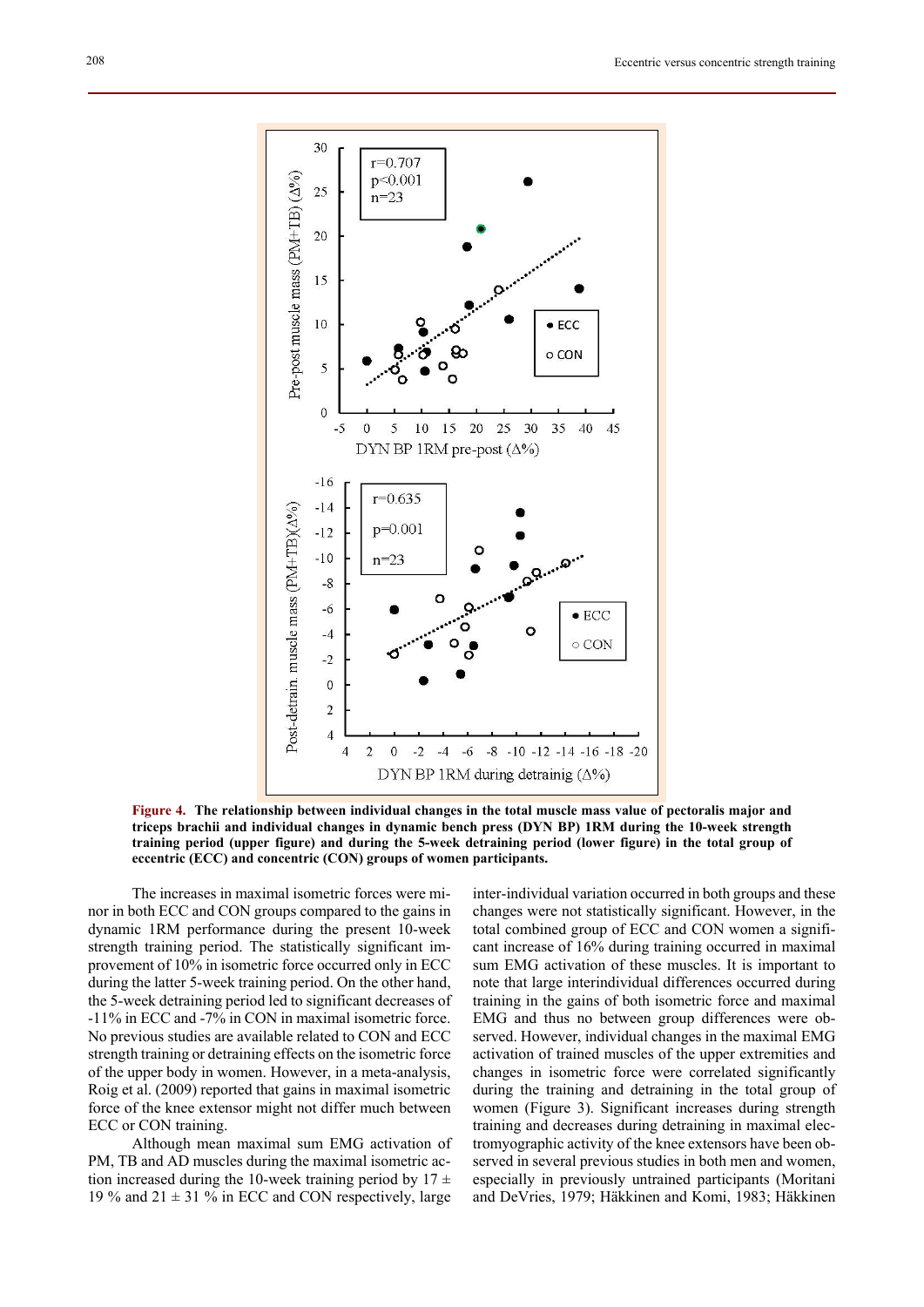et al., 1992). Although it is important to be cautious with interpretations of surface EMG data, regular and perhaps more individualized strength training is vital in increasing and maintaining maximal voluntary neural activation of the trained muscles. However, the methods used in the present study do not reveal possible mechanisms of decreased muscle activation during detraining.



**Figure 5. The relationship between individual free testosterone concentrations at the pre training measurement and individual changes in dynamic bench press (DYN BP) 1RM during the 10-week strength training period in the total group eccentric (ECC) and concentric (CON) women participants.** 

A significant increase in average power occurred only in the CON group and at the load of 45% of 1RM with no significant changes in ECC. Since power was measured during the concentric action, this finding demonstrates the specificity of measurement and training mode. Furthermore, the present training program included no power-type training at submaximal loads with higher velocity needed to drive larger gains in power and explosive strength as observed in women both in the upper (Kyröläinen et al., 1998) and lower body (Häkkinen et al., 1990). Although eccentric strength training effectively promotes strength gains, whether the neural specificity of eccentric exercises may compromise the transferability of strength gains to more functional movements require further investigation (Roig et al., 2009). Since only minor increases in average power occurred in both groups, it could be expected that the 5 week detraining period did not lead to significant decreases in concentric power.

Interestingly, CSA of the long head of TB increased during the training period more in ECC than CON and differed significantly between the groups. In addition, the total sum value of all three muscles increased during strength training more in ECC than CON, differing also between the groups. The PM thickness increased significantly during the training period in both groups. The overall magnitude (12.4%) of muscle hypertrophy in the ECC group can be considered large, since the training protocol was focused on maximal strength and included only 2-4 sets of 3-4 single maximal ECC repetitions per set per training session performed only twice a week. Bench press exercise is known to activate PM, TB and AD muscles (e.g., Stastny et al., 2017). Previous studies in men have observed greater strength training-induced muscle hypertrophy in PM than in TB muscles (Brandão et al., 2020) as also observed in the present female ECC and CON groups. The current findings regarding larger hypertrophy of the upper extremities in women using ECC vs. CON strength training are unique. Larger increases in muscle hypertrophy of knee extensor muscles by eccentric training compared to concentric training have been reported earlier by Higbie et al. (1996) in women and Seger et al. (1998) in men as well as Vikne et al. (2006) regarding elbow flexors in men during 2-3 months of strength training. A typical training protocol for muscle hypertrophy could employ a repetition range of 6- 12 reps per set (with loads performed near or until failure) with short rest intervals between sets and it is also important to consider how training is optimally periodized over time (Schoenfeld et al., 2021; Lopez et al., 2021). Nevertheless, Schoenfeld et al. (2017) also concluded that eccentric muscle actions resulted to somewhat greater muscle hypertrophy than concentric actions. It is also important to note that some studies have included eccentric training performed alone or in conjunction with concentric contractions in comparison to concentric training only. This may complicate the accurate comparisons between eccentric only versus concentric only training-induced muscle hypertrophy and strength gains (Douglas et al 2017). The present study also showed that individual changes in the combined sum value of CSA and thickness of PM and TB correlated significantly with changes in bench press 1RM during the training period in the total group of ECC and CON (Figure 4). Those women with greater hypertrophy also demonstrated greater gains in dynamic 1RM and mostly belonged to the ECC group.

**Table 5. Serum hormone and SHBG concentrations in the ECC and CON groups of women participants at Control, Pre-, Mid-, Post- Strength Training and After Detraining. Data are Means ± SD.** 

| $\mathbf{m}_i$ , i ost strengen Training and Theory Detraining, Data are means $\pm$ SD. |             | <b>Control</b>    | <b>Pre</b>        | Mid               | <b>Post</b>       | <b>After Detraining</b> |
|------------------------------------------------------------------------------------------|-------------|-------------------|-------------------|-------------------|-------------------|-------------------------|
|                                                                                          |             | $(-1$ wk $)$      | $(0 \text{ wk})$  | $(5 \text{ wk})$  | $(10 \text{ wk})$ | $(+5 \text{ wk})$       |
| <b>Free testosterone</b>                                                                 | $ECC(n=11)$ | $9.64 \pm 8.87$   | $9.53 \pm 6.24$   | $11.09 \pm 5.93$  | $9.61 \pm 3.70$   | $12.57 \pm 6.58$        |
| (pmol/l)                                                                                 | $CON(n=10)$ | $12.67 \pm 8.65$  | $11.33 \pm 10.36$ | $12.70 \pm 9.69$  | $12.44 \pm 8.71$  | $13.69 \pm 11.64$       |
| <b>Cortisol</b>                                                                          | $ECC(n=11)$ | $546.2 \pm 165.4$ | $486.0 \pm 177.9$ | $491.7 \pm 121.2$ | $459.8 \pm 142.6$ | $427.5 \pm 144.7$       |
| (nmol/l)                                                                                 | $CON(n=11)$ | $434.3 \pm 129.0$ | $388.7 \pm 119.3$ | $404.1 \pm 125.0$ | $393.0 \pm 99.0$  | $422.5 \pm 81.8$        |
| <b>SHBG</b>                                                                              | $ECC(n=9)$  | $110.5 \pm 102.7$ | $111.2 \pm 99.1$  | $110.2 \pm 91.3$  | $107.9 \pm 94.7$  | $92.2 \pm 97.0$         |
| (nmol/l)                                                                                 | $CON(n=11)$ | $60.1 \pm 27.0$   | $57.1 \pm 29.2$   | $62.0 \pm 26.2$   | $66.5 \pm 23.7$   | $60.8 \pm 28.4$         |
| <b>Estradiol</b>                                                                         | $ECC(n=11)$ | $361.7 \pm 368.9$ | $398.4 \pm 395.7$ | $474.2 \pm 535.9$ | $475.4 \pm 825.6$ | $399.4 \pm 473.6$       |
| (pmol/l)                                                                                 | $CON(n=11)$ | $501.7 \pm 391.1$ | $404.2 \pm 245.5$ | $284.8 \pm 160.4$ | $521.8 \pm 524.1$ | $418.6 \pm 506.8$       |
| FSH                                                                                      | $ECC(n=10)$ | $4.87 \pm 2.94$   | $3.62 \pm 2.01$   | $5.04 \pm 3.07$   | $6.40 \pm 3.18$   | $6.32 \pm 2.78$         |
| (U/I)                                                                                    | $CON(n=11)$ | $6.25 \pm 2.67$   | $5.12 \pm 2.33$   | $6.97 \pm 2.46$   | $6.44 \pm 2.59$   | $7.17 \pm 2.62$         |

 $ECC =$  eccentric training group,  $CON =$  concentric training group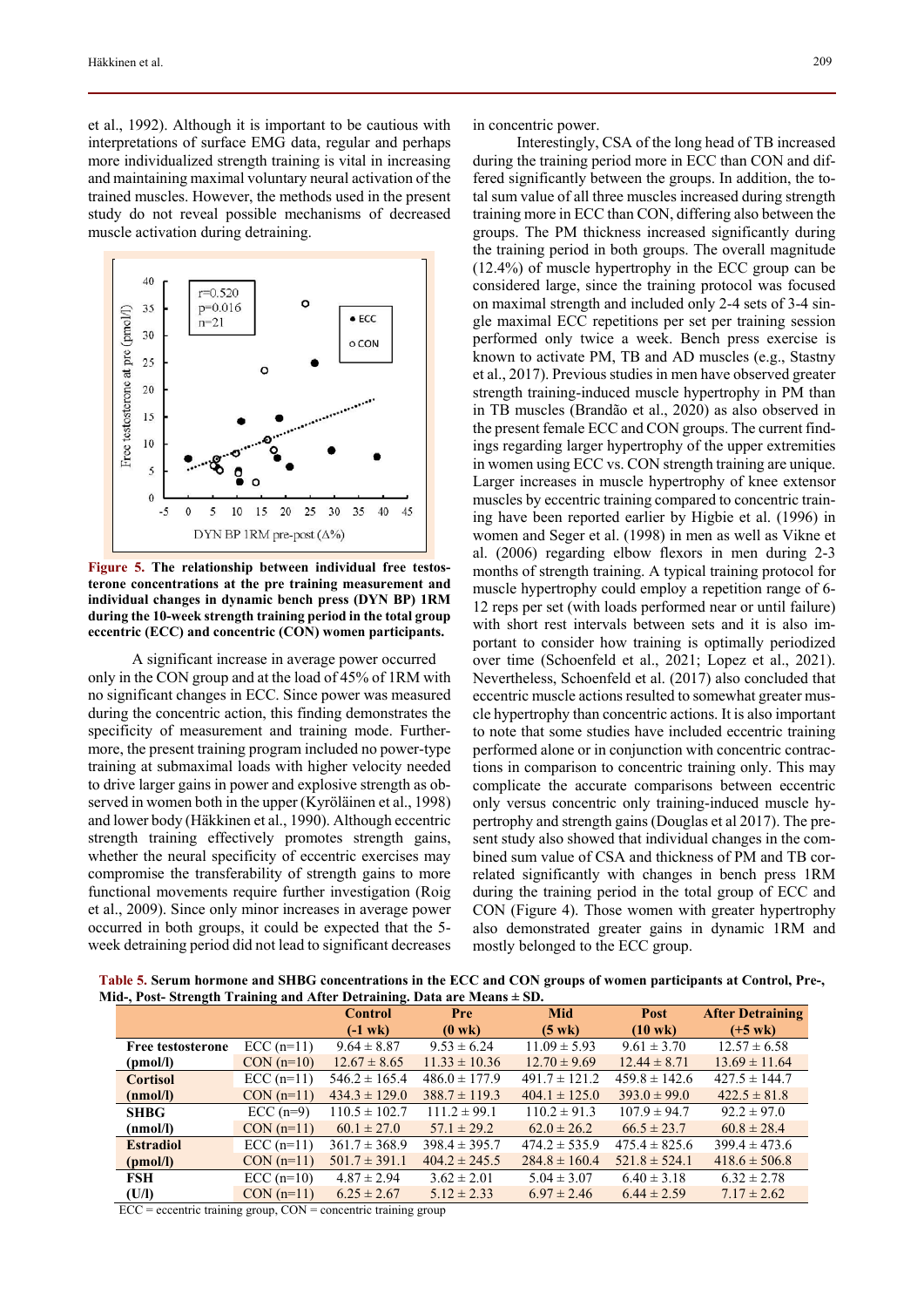

**Figure 6. Resting morning values of perceived muscle soreness (mean of chest, shoulder and arm extensor muscles) one day (upper figure) and two days (lower figure) after the training sessions in the ECC and CON groups of female participants during the strength training period of 10 weeks (recorded once or twice per each week; except week 3). Data are Means ± SD.**

Our study showed that the 5-week detraining period in women led to similar decreases in the combined size of PM and TB muscles by -6% in both the ECC and CON groups. Individual changes in muscle mass during detraining correlated significantly with changes in bench press 1RM in the total group of ECC and CON participants. However, the decrease in thickness of PM during detraining was not significant for ECC, only in CON and after detraining the muscle combined sum value of CSA and thickness remained only in ECC significantly higher than that recorded at pre-training. This finding is interesting and well in line with the results of Coratella et al. (2021) who reported that lean mass of the knee extensors was retained over an 8-week detraining period only in eccentric trained women. The authors suggested that including the eccentric phase in resistance training may be essential to preserve adaptations during detraining. However, mechanisms related to this phenomenon need further investigation.

The present study showed no statistically significant changes in the serum hormone or SHBG concentrations during the 10-week upper body strength training or detraining periods in ECC or CON groups. In general, we interpret this finding to suggest that our ECC and CON upper body strength training programs with progressive increases in the overall volume of training and a recovery of at least two days between training sessions might have been well within reasonable physiological limits. In part, the finding may be supported by low resting morning perceived muscle soreness values reported by the participants in both the CON and ECC groups throughout the training intervention. Interestingly, individual baseline serum-free testosterone concentrations correlated significantly with individual changes in bench press 1RM during the training

period in the entire group of female participants. Although this finding should be treated with caution, it is unique. It may be used to infer that in women the basal concentration of free testosterone is of importance for strength development during strength training of the upper body. Further, adaptations to strength training in women seem to be highly individual. In addition, when the overall volume of strength training is higher and a training period longer than in the present study, strength training especially in women may need proper and individualized periodization (Häkkinen 1994). Nevertheless, the present findings regarding serum hormones, especially testosterone concentrations, correspond well with several other strength training studies that have focused on strength training of the lower body 2- 3 times a week both in women and men (Häkkinen et al., 1985; 1992; Ahtiainen et al., 2003; Kraemer and Ratamess, 2005).

There are some limitations in the present study. It needs to be acknowledged that a separate control group was not included, but the participants acted as their own controls over the one-week control period with no strength training. Ten women reported using hormonal contraceptives, but these participants were distributed across both groups. The training period could have been somewhat longer than 10 weeks, because actual differences between the training protocols may occur after 8 to 10 or after 10 to 12 weeks of training (Häkkinen and Komi, 1981; Häkkinen 1994; Schoenfeld et al., 2017). On the other hand, the strengths of the present study were that the participation rate for the training sessions was 100% in both ECC and CON groups and each training sessions was fully supervised. The volume (number of sets and single reps per set) of strength training increased progressively both in ECC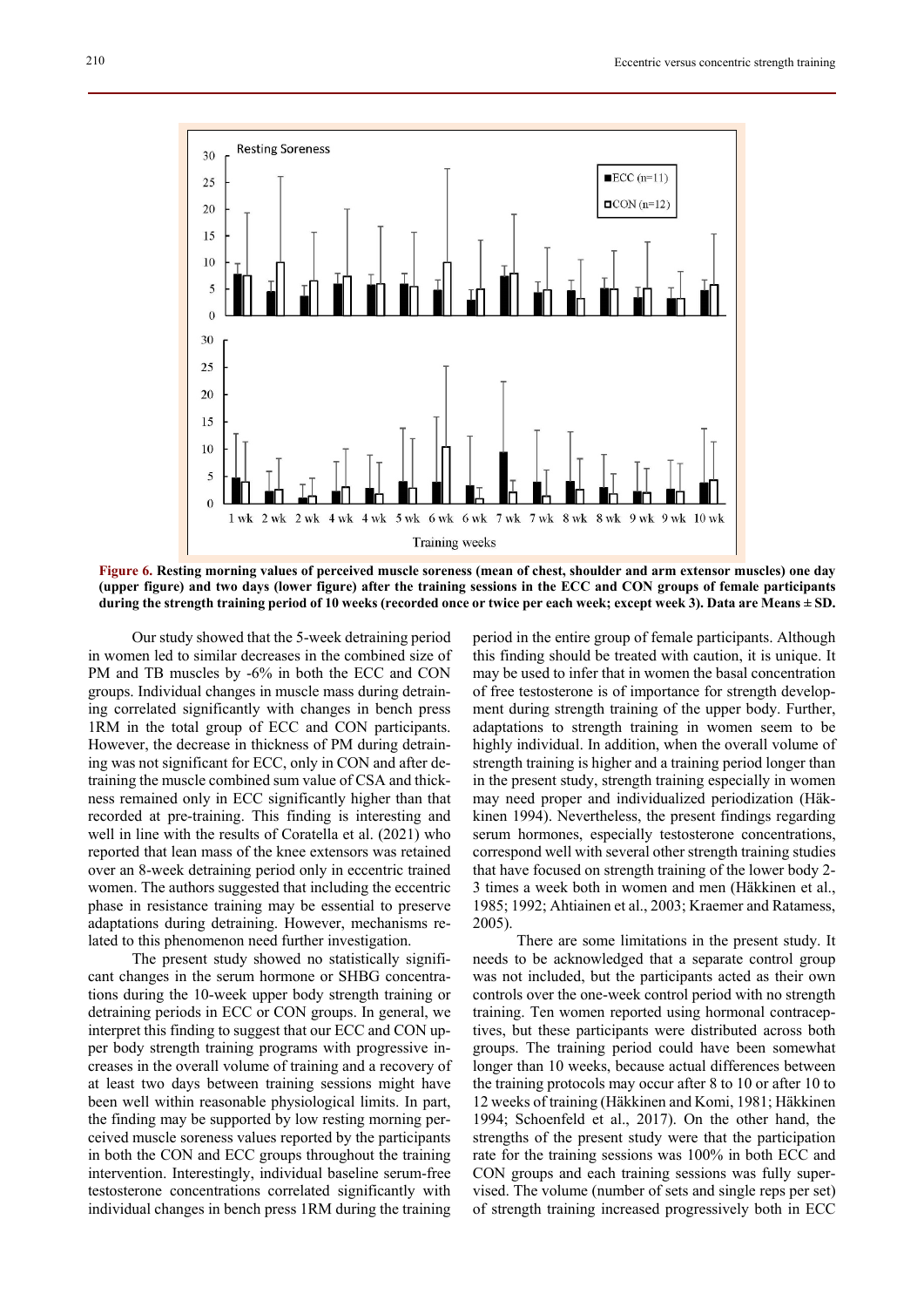and CON groups. Small indelible ink tattoos were placed onto the skin of the muscles trying to ensure that the EMG electrodes would be placed exactly onto the exact locations for each measurement (Häkkinen and Komi 1983). However, the EMG measurements can include errors e.g., due to possible changes in muscle fat during the prolonged intervention, which cannot necessarily be totally avoided. Muscle hypertrophy was measured by ultrasound to record either CSA or thickness of the trained muscles using small indelible ink tattoos and/or reference marks to minimize errors in the consistency of locations.

#### **Conclusion**

To conclude, 10 weeks of eccentric or concentric strength training of the upper body only twice a week using a maximal single repetition protocol in women led to relatively large increases in dynamic bench press 1RM. In contrast, eccentric training produced larger muscle hypertrophy of trained muscles than concentric training. Large individual differences occurred in the trainability of the neuromuscular performance in both eccentric and concentric training in women. For practical purposes the concentric only mode could be used for an initial phase (e.g., 6-8 weeks), since it is as effective as eccentric for dynamic strength gains, while thereafter, ECC only (or a combination of both ECC and CON; not investigated in the present study) training could be used for an additional training phase (e.g., 4-6 weeks) to continue to enhance muscle hypertrophy.

# **Acknowledgements**

The authors want to thank the volunteered participants who made this research possible. In addition, the authors want to thank the rest of the research group and students for their contribution to the study: Ville Rajalainen, Antti Aalto, Ryan Wanttaja, Ella Häkkinen, Julius Granlund, Tapio Tulenheimo, Henri Niiranen and Oskari Martikainen. The experiments comply with the current laws of the country in which they were performed. The authors have no conflict of interest to declare. The datasets generated during and/or analyzed during the current study are not publicly available, but are available from the corresponding author who was an organizer of the study.

#### **References**

- Ahtiainen, J., Hoffren M., Hulmi J., Pietikäinen M., Mero A., Avela J. and Häkkinen K. (2010) Panoramic ultrasonography is a valid method to measure changes in skeletal muscle cross-sectional area. *European Journal of Applied Physiology* **108**, 273- 279. https://doi.org/10.1007/s00421-009-1211-6
- Ahtiainen, J., Pakarinen A., Alen M., Kraemer W.J. and Häkkinen K. (2003) Muscle hypertrophy, hormonal adaptations, and strength development during strength training in strength-trained and untrained men. *European Journal of Applied Physiology* **89**, 555- 563. https://doi.org/10.1007/s00421-003-0833-3
- Brandão, L., De Salles Painelli V., Lasevicius T., Silva-Batista C., Brendon H., Schoenfeld B.J., Aihara A., Nassar Cardoso F., de Almeida Peres B. and Teixeira E. L. (2020) Varying the Order of Combinations of Single- and Multi-Joint Exercises Differentially Affects Resistance Training Adaptations. *Journal of Strength and Conditioning Research* **34**, 1254-1263. https://doi.org/10.1519/JSC.0000000000003550
- Coratella, G., Beato M., Bertinato L., Milanese C., Venturelli M. and Schena F.J. (2021) Including the Eccentric Phase in Resistance Training to Counteract the Effects of Detraining in Women: A Randomized Controlled Trial. *Journal of Strength Conditioning Research*. Online ahead of print. https://doi.org/10.1519/JSC.0000000000004039

Coratella, G., Longo S., Cè. E., Limonta, E., Rampichini S., Bisconti A.V., Schena F. and Esposito F. (2018) Sex-related responses to https://doi.org/10.1080/02701367.2018.1472734

- Coratella, G. and Schena, F.J. (2016) Eccentric resistance training increases and retains maximal strength, muscle endurance, and hypertrophy in trained men. *Applied Physiology, Nutrition, and Metabolism* **41**, 1184-1189. https://doi.org/10.1139/apnm-2016-0321
- Douglas, J., Pearson S., Ross, A. and McGuigan M. (2017) Chronic adaptations to eccentric training: A systematic review. *Sports Medicine* **47**, 917-941. https://doi.org/10.1007/s40279-016-0628-4
- Duncan, P.W., Chandler, J.M., Cavanaugh, D. K., Johnson, K.R. and Buehler A.G. (1989) Mode and speed specificity of eccentric and concentric exercise training. *Journal of Orthopaedic and Sports Physical Therapy* **11**, 70-75.
- https://doi.org/10.2519/jospt.1989.11.2.70 Hagstrom, A., Marshall P., Halaki M. and Hackett D. (2020) The Effect of Resistance Training in Women on Dynamic Strength and Muscular Hypertrophy: A Systematic Review with Meta-analy
	- sis. *Sports Medicine* **50**, 1075-1093. https://doi.org/10.1007/s40279-019-01247-x
- Higbie, E.J., Cureton K. J., Warren III G.L. and Prior B.M. (1996) Effects of concentric and eccentric training on muscle strength, crosssectional area, and neural activation. *Journal of Applied Physiology* **81**, 2173-2181.
	- https://doi.org/10.1152/jappl.1996.81.5.2173
- Häkkinen, K. and Komi, P.V. (l981) Effect of different combined concentric and eccentric muscle work regimens on maximal strength development. *Journal of Human Movement Studies* **7**, 33-44.
- Häkkinen, K. and Komi, P.V. (1983) Electromyographic changes during strength training and detraining. *Medicine and Science in Sports and Exercise* **15**, 455-460. https://doi.org/10.1249/00005768- 198315060-00003
- Häkkinen, K., Pakarinen A., Alen M. and Komi P.V. (1985) Serum hormones during prolonged training of neuromuscular performance. *European Journal of Applied Physiology* **53**, 287-293. https://doi.org/10.1007/BF00422840
- Häkkinen, K., Pakarinen A., Kyröläinen H., Cheng S., Kim D.H. and Komi, P.V. (1990) Neuromuscular adaptations and serum hormones in females during prolonged power training. *International Journal of Sports Medicine* **11**, 91-98. https://doi.org/10.1055/s-2007-1024769
- Häkkinen, K., Pakarinen A. and Kallinen M. (1992) Neuromuscular adaptations and serum hormones in women during short-term intensive strength training. *European Journal of Applied Physiology* **64**, 106-111. https://doi.org/10.1007/BF00717946
- Häkkinen, K. (1994) Neuromuscular adaptation during strength training, aging, detraining and immobilization. A review. *Critical Reviews in Physical and Rehabilitation Medicine* **6(2)**, 161-198.
- Häkkinen, K., Alen, M., Kallinen, M., Newton, R.U. and Kraemer, W.J. (2000) Neuromuscular adaptations during prolonged strength training, detraining and re-strength-training in middle-aged and elderly people. *European Journal of Applied Physiology* **83**, 51- 62. https://doi.org/10.1007/s004210000248
- Johnson, B.L., Adamczyk J.W., Tennoe K.O. and Stromme S.B. (1976) A comparison of concentric and eccentric muscle training. *Medicine and Science in Sports* **8**, 35-88. https://doi.org/10.1249/00005768-197621000-00020
- Komi, P. and Buskirk, K. (1972) Effect of Eccentric and Concentric Muscle Conditioning on Tension and Electrical Activity of Human Muscle. *Ergonomics* **15**, 417-432. https://doi.org/10.1080/00140137208924444
- Kraemer, W.J., Staron R., Hagerman F., Hikida R., Fry A., Gordon S., Nindl B., Gothshalk L., Volek J., Marx J., Newton R.U. and Häkkinen K. (1998) The effects of short-term resistance training on endocrine function in men and women. *European Journal of Applied Physiology* **78**, 69-76. https://doi.org/10.1007/s004210050389
- Kraemer, W.J., Ratamess, N.A. (2005) Hormonal responses and adaptations to resistance exercise and training. Sports Medicine 35, 339-361. https://doi.org/10.2165/00007256-200535040-00004
- Kyröläinen, H., Komi, P.V., Häkkinen, K. and Kim, D.H. (1998) Effects of power-training with strecth-shortening cycle (SSC) exercises of upper limbs in females. *The Journal of Strength and Conditioning Research* **12**, 248-252. https://doi.org/10.1519/00124278-199811000-00008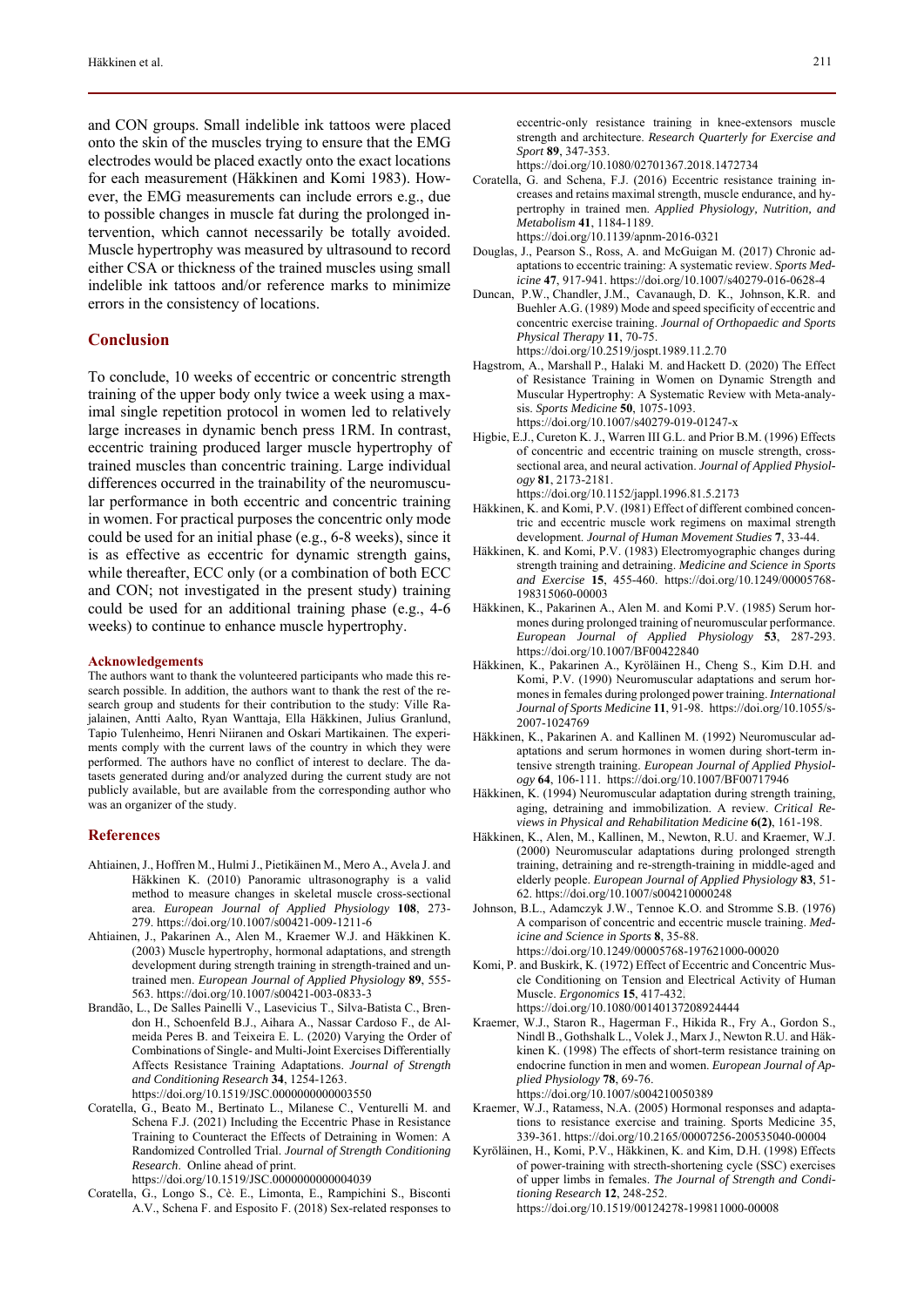- Lopez, P., Radaelli, R., Taaffe, T.R., Newton, R.U., Galvão, D.A., Trajano, G.S., Teodoro, J., Kraemer, W.J., Häkkinen, K. and Pinto, R.S. (2021) Resistance training load effects on muscle hypertrophy and strength gain: Systematic review and network metaanalysis. *Medicine and Science in Sport & Exercise* **53**, 1206- 1216. https://doi.org/10.1249/MSS.0000000000002585
- Moritani, T. and deVries, H. (1979) Neural factors versus hypertrophy in the time course of muscle strength gain. *American Journal of Physical Medicine* **58**, 115-130.
- Roig, M., O-Brien K., Kirk G., Murray R., McKinnon R., Shadgan B. and Reid W. D. (2009) The effects of eccentric versus concentric resistance training on muscle strength and mass in healthy adults: a systematic review with meta-analysis. *British Journal of Sports Medicine* **43**, 556-568. https://doi.org/10.1136/bjsm.2008.051417
- Schoenfeld, B.J., Grgic J., Van Every D.W. and Plotkin D.L. (2021) Loading Recommendations for Muscle Strength, Hypertrophy, and Local Endurance: A Re-Examination of the Repetition Continuum. *Sports (Basel)* 1-25.
	- https://doi.org/10.3390/sports9020032
- Schoenfeld, B.J., Ogborn D.I., Vigotsky A.D., Franchi M.V. and Krieger J.W. (2017) Hypertrophic Effects of Concentric vs. Eccentric Muscle Actions: A Systematic Review and Meta-analysis. *Journal of Strength & Conditioning Research* **31**, 2599- 2608. https://doi.org/10.1519/JSC.0000000000001983
- Seger, J. Y., Arvidsson, B. and Thorstensson, A. (1998) Specific effects of eccentric and concentric training on muscle strength and morphology in humans. *European Journal of Applied Physiology* **79**, 49-57. https://doi.org/10.1007/s004210050472
- Stastny, P., Goals A., Blazek D., Maszcryk A., Wilk M., Pietraszewski P., Petr M., Uhlir P. and Zajac A. (2017) A systematic review of surface electromyography analyses of the bench press movement task. *Plos One* **12**, 1-16. https://doi.org/10.1371/journal.pone.0171632
- Vikne, H., Refsne P.E., Ekmark M., Medro J.I., Gundersen V. and Gundersen K. (2006) Muscular performance after concentric and eccentric exercise in trained men. *Medicine & Science in Sports and Exercise* **38**, 1770-1781.
- Walker, S., Trezise J., Haff G.G., Newton R.U., Häkkinen K. and Blazevich A.J. (2020) Increased fascicle length but not patellar tendon stiffness after accentuated eccentric-load strength training in already-trained men. *European Journal of Applied Physiology* **120**, 2371-2382. https://doi.org/10.1007/s00421-020- 04462-x

# **Key points**

- Maximal eccentric and concentric strength training in women for 10 weeks (only twice a week) led to great gains in dynamic strength of upper body.
- Upper body muscle mass increased more after eccentric than concentric strength training.
- During detraining for 5 weeks both groups showed decreases in strength and muscle mass.
- However, post-detraining combined sum muscle mass value was only in ECC higher than at pre-training.

#### **AUTHOR BIOGRAPHY**

# **Keijo HÄKKINEN**

**Employment**  University of Jyväskylä, Finland **Degree** 

Ph.D.

#### **Research interests**

Neuromuscular performance, strength training induced acute responses and chronic neuromuscular and hormonal adaptations, athletic performance

**E-mail:** keijo.hakkinen@jyu.fi

# **Robert U. NEWTON**

**Employment**  Edith Cowan University, Australia **Degree** 

Ph.D.

#### **Research interests**

Exercise medicine, rehabilitative cancer therapy, exercise medicine on tumor biology, and strength, body composition, and functional ability in cancer patients

**E-mail:** rnewton@ecu.edu.au

# **Simon WALKER**

**Employment**  University of Jyväskylä, Finland **Degree** 

Ph.D.

**Research interests** 

Neuromuscular and hormonal responses and training adaptations

**E-mail:** simon.walker@jyu.fi

**Arja HÄKKINEN** 

**Employment**  University of Jyväskylä, Finland **Degree** 

Ph.D.

# **Research interests**  Rehabilitation and physical training

**E-mail:** arja.hakkinen@jyu.fi **Sonja KRAPI** 

# **Employment**

University of Jyväskylä, Finland **Degree** 

MSc. **Research interests** 

Physical training

**E-mail:** sonja.krapi@gmail.com

**Rebekka REKOLA** 

**Employment**  University of Jyväskylä, Finland **Degree**  MSc.

**Research interests**  Physical training

**E-mail:** rebekkarekola@gmail.com

**Päivi KOPONEN** 

**Employment** 

University of Jyväskylä, Finland

**Degree**  MSc student

**Research interests** 

Rehabilitation and physical training **E-mail:** paivi.e.koponen@jyu.fi